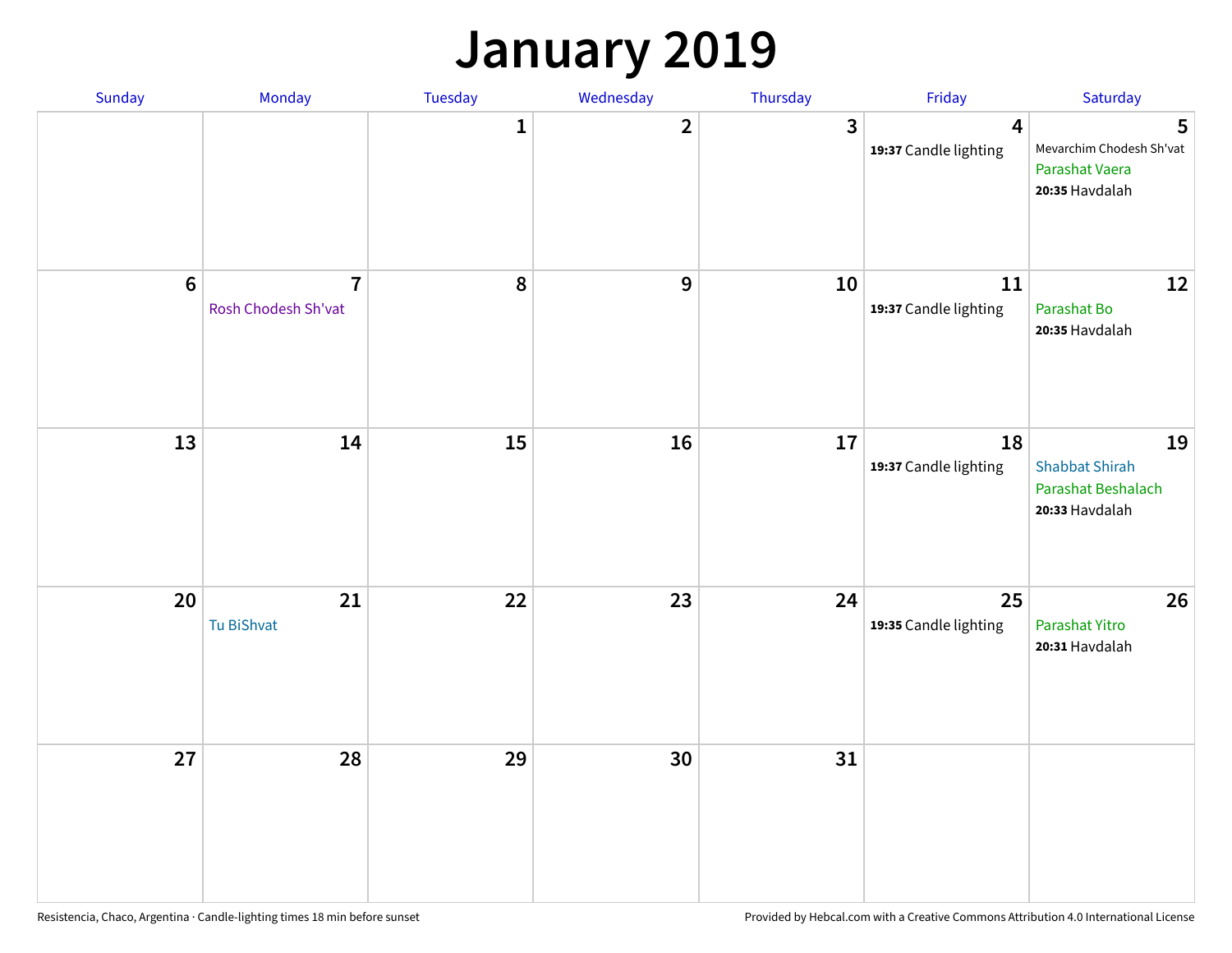# **February 2019**

| Sunday | Monday                  | <b>Tuesday</b>           | Wednesday                             | Thursday       | Friday                                    | Saturday                                                                           |
|--------|-------------------------|--------------------------|---------------------------------------|----------------|-------------------------------------------|------------------------------------------------------------------------------------|
|        |                         |                          |                                       |                | $\mathbf{1}$<br>19:32 Candle lighting     | $\overline{2}$<br>Mevarchim Chodesh Adar I<br>Parashat Mishpatim<br>20:27 Havdalah |
| 3      | $\overline{\mathbf{4}}$ | 5<br>Rosh Chodesh Adar I | $6\phantom{a}$<br>Rosh Chodesh Adar I | $\overline{7}$ | $\boldsymbol{8}$<br>19:27 Candle lighting | 9<br>Parashat Terumah<br>20:22 Havdalah                                            |
| $10\,$ | $11\,$                  | 12                       | 13                                    | 14             | 15<br>19:22 Candle lighting               | 16<br>Parashat Tetzaveh<br>20:16 Havdalah                                          |
| 17     | 18                      | 19<br><b>Purim Katan</b> | 20                                    | 21             | 22<br>19:16 Candle lighting               | 23<br>Parashat Ki Tisa<br>20:09 Havdalah                                           |
| 24     | 25                      | 26                       | 27                                    | 28             |                                           |                                                                                    |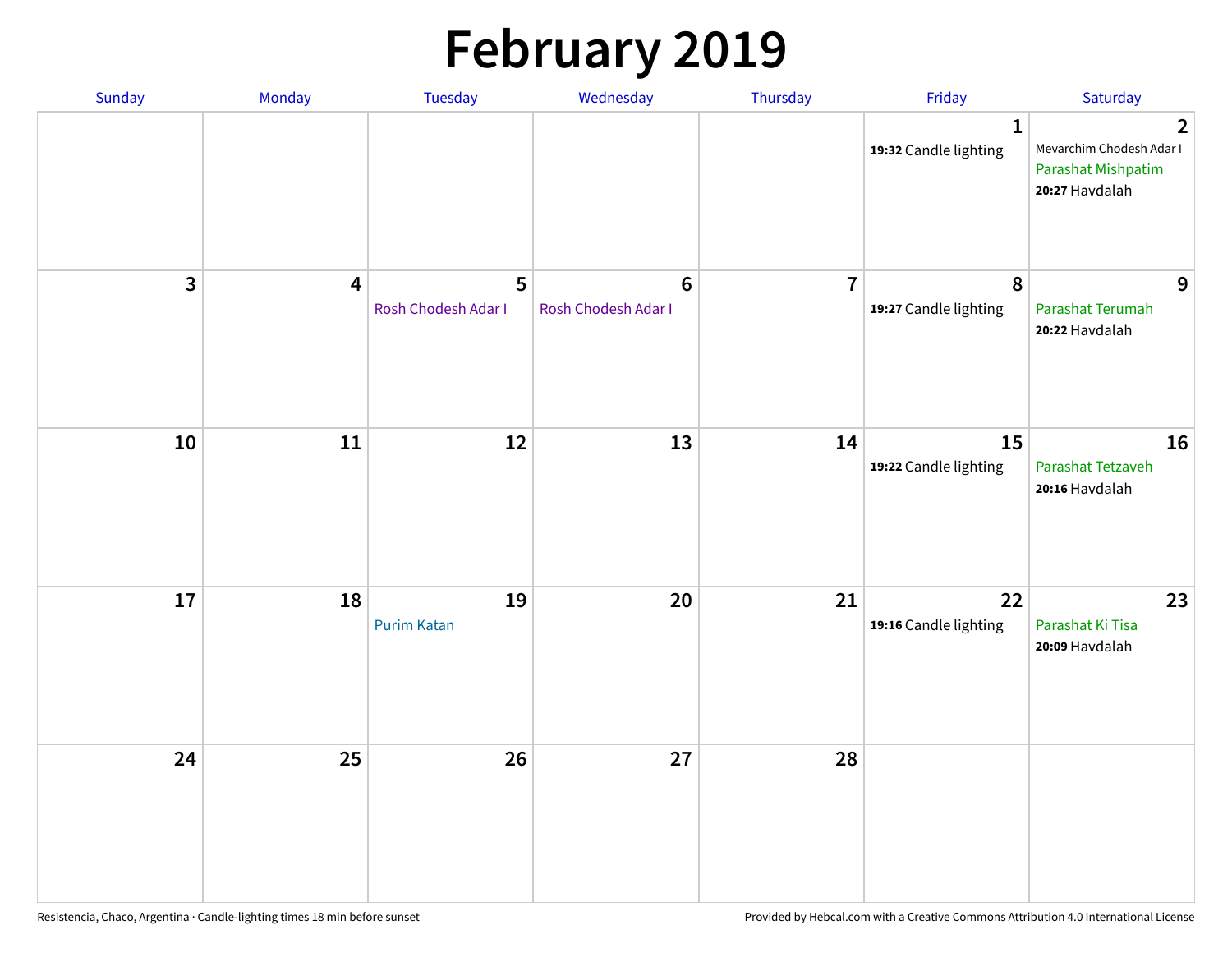### **March 2019**

| Sunday         | Monday | Tuesday | Wednesday                                                                                | Thursday                               | Friday                                              | Saturday                                                                                                      |
|----------------|--------|---------|------------------------------------------------------------------------------------------|----------------------------------------|-----------------------------------------------------|---------------------------------------------------------------------------------------------------------------|
|                |        |         |                                                                                          |                                        | $\mathbf{1}$<br>19:09 Candle lighting               | $\overline{2}$<br><b>Shabbat Shekalim</b><br>Mevarchim Chodesh Adar II<br>Parashat Vayakhel<br>20:02 Havdalah |
| $\overline{3}$ | 4      | 5       | $6\phantom{1}6$                                                                          | $\overline{7}$<br>Rosh Chodesh Adar II | 8<br>Rosh Chodesh Adar II<br>19:02 Candle lighting  | 9<br>Parashat Pekudei<br>19:54 Havdalah                                                                       |
| 10             | 11     | 12      | 13                                                                                       | 14                                     | 15<br>18:54 Candle lighting                         | 16<br><b>Shabbat Zachor</b><br>Parashat Vayikra<br>19:46 Havdalah                                             |
| 17             | 18     | 19      | 20<br>05:50 Fast begins<br><b>Ta'anit Esther</b><br>19:35 Fast ends<br><b>Erev Purim</b> | 21<br>Purim                            | 22<br><b>Shushan Purim</b><br>18:46 Candle lighting | 23<br>Parashat Tzav<br>19:38 Havdalah                                                                         |
| 24             | 25     | 26      | 27                                                                                       | 28                                     | 29<br>18:39 Candle lighting                         | 30<br><b>Shabbat Parah</b><br>Mevarchim Chodesh Nisan<br>Parashat Shmini<br>19:30 Havdalah                    |
| 31             |        |         |                                                                                          |                                        |                                                     |                                                                                                               |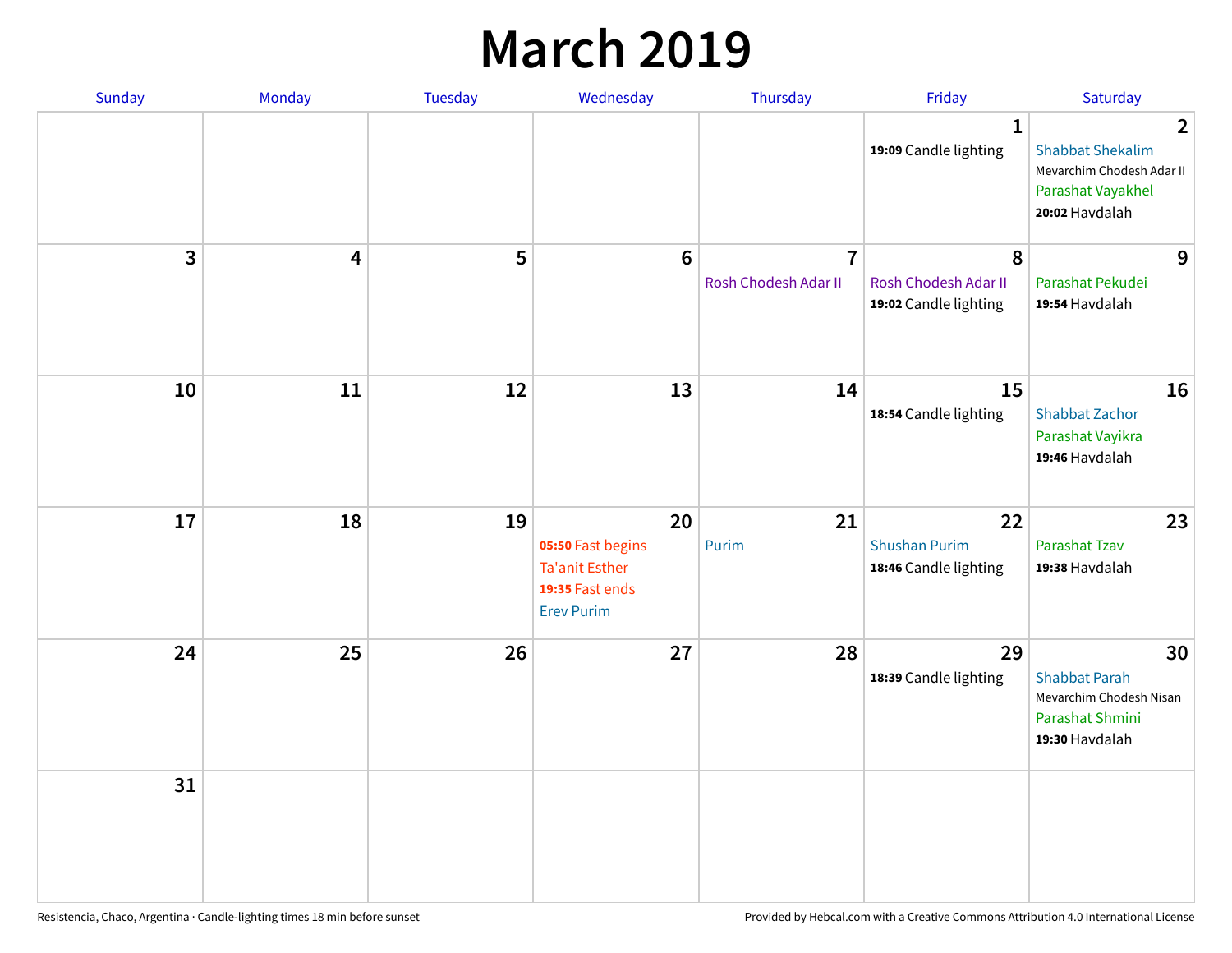## **April 2019**

| Sunday                                   | Monday                  | Tuesday                | Wednesday             | Thursday                                        | Friday                                                                                            | Saturday                                                                                 |
|------------------------------------------|-------------------------|------------------------|-----------------------|-------------------------------------------------|---------------------------------------------------------------------------------------------------|------------------------------------------------------------------------------------------|
|                                          | $\mathbf{1}$            | $\overline{2}$         | 3                     | 4                                               | 5<br>18:31 Candle lighting                                                                        | 6<br>Shabbat HaChodesh<br><b>Rosh Chodesh Nisan</b><br>Parashat Tazria<br>19:23 Havdalah |
| $\overline{7}$                           | 8                       | $\boldsymbol{9}$       | 10                    | 11                                              | 12<br>18:23 Candle lighting                                                                       | 13<br><b>Shabbat HaGadol</b><br>Parashat Metzora<br>19:16 Havdalah                       |
| 14                                       | 15<br>Yom HaAliyah      | 16                     | 17                    | 18                                              | 19<br>06:05 Fast begins<br><b>Ta'anit Bechorot</b><br><b>Erev Pesach</b><br>18:17 Candle lighting | 20<br>Pesach I<br>19:09 Candle lighting                                                  |
| 21<br><b>Pesach II</b><br>19:08 Havdalah | 22<br>Pesach III (CH"M) | 23<br>Pesach IV (CH"M) | 24<br>Pesach V (CH"M) | 25<br>Pesach VI (CH"M)<br>18:11 Candle lighting | 26<br><b>Pesach VII</b><br>18:10 Candle lighting                                                  | 27<br><b>Pesach VIII</b><br>19:03 Havdalah                                               |
| 28                                       | 29                      | 30                     |                       |                                                 |                                                                                                   |                                                                                          |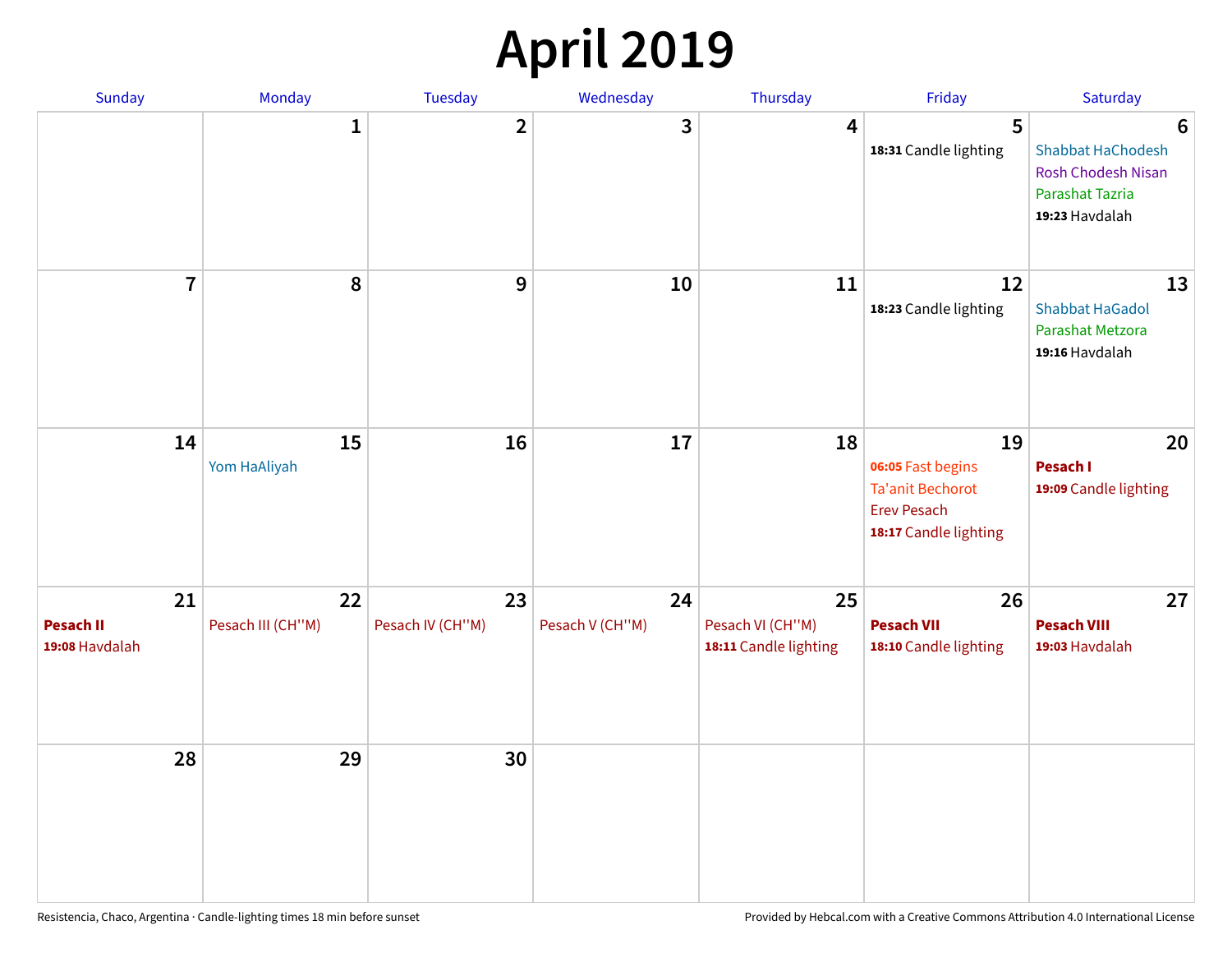### **May 2019**

| Sunday                  | Monday                                | Tuesday        | Wednesday                  | Thursday                      | Friday                                  | Saturday                                                              |
|-------------------------|---------------------------------------|----------------|----------------------------|-------------------------------|-----------------------------------------|-----------------------------------------------------------------------|
|                         |                                       |                | 1                          | $\overline{2}$<br>Yom HaShoah | $\overline{3}$<br>18:04 Candle lighting | 4<br>Mevarchim Chodesh Iyyar<br>Parashat Achrei Mot<br>18:58 Havdalah |
| 5<br>Rosh Chodesh Iyyar | $6\phantom{1}6$<br>Rosh Chodesh Iyyar | $\overline{7}$ | $\pmb{8}$<br>Yom HaZikaron | 9<br>Yom HaAtzma'ut           | 10<br>18:00 Candle lighting             | 11<br>Parashat Kedoshim<br>18:54 Havdalah                             |
| 12                      | 13                                    | 14             | 15                         | 16                            | 17<br>17:56 Candle lighting             | 18<br>Parashat Emor<br>18:50 Havdalah                                 |
| 19<br>Pesach Sheni      | 20                                    | 21             | 22                         | 23<br>Lag BaOmer              | 24<br>17:53 Candle lighting             | 25<br>Parashat Behar<br>18:48 Havdalah                                |
| 26                      | 27                                    | 28             | 29                         | 30                            | 31<br>17:51 Candle lighting             |                                                                       |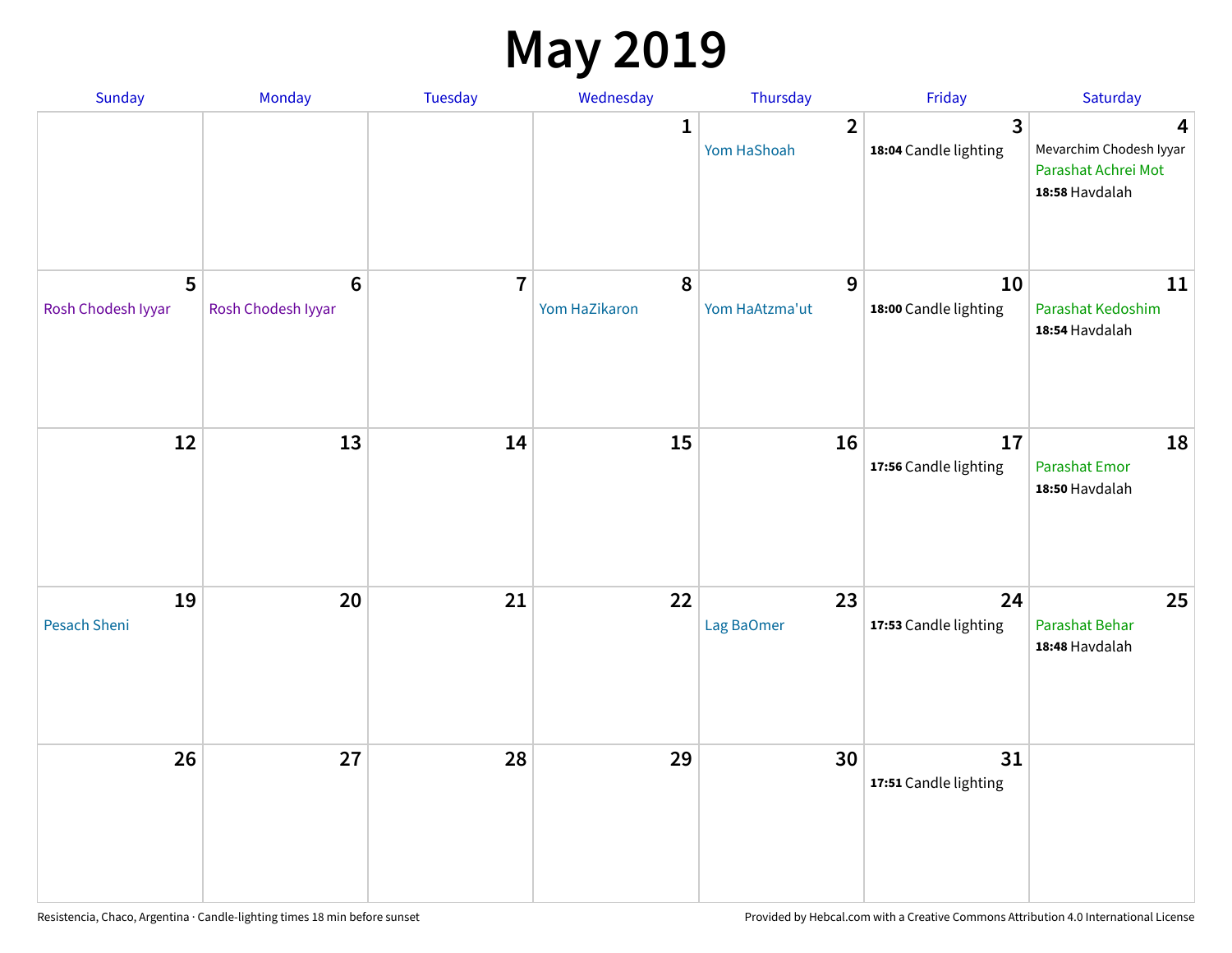#### **June 2019**

| Sunday                                         | Monday                                    | Tuesday                 | Wednesday | Thursday        | Friday                                  | Saturday                                                               |
|------------------------------------------------|-------------------------------------------|-------------------------|-----------|-----------------|-----------------------------------------|------------------------------------------------------------------------|
|                                                |                                           |                         |           |                 |                                         | 1<br>Mevarchim Chodesh Sivan<br>Parashat Bechukotai<br>18:47 Havdalah  |
| $\overline{2}$<br>Yom Yerushalayim             | $\mathbf{3}$                              | 4<br>Rosh Chodesh Sivan | 5         | $6\phantom{1}6$ | $\overline{7}$<br>17:50 Candle lighting | 8<br><b>Erev Shavuot</b><br>Parashat Bamidbar<br>18:46 Candle lighting |
| 9<br><b>Shavuot I</b><br>18:46 Candle lighting | 10<br><b>Shavuot II</b><br>18:46 Havdalah | 11                      | 12        | 13              | 14<br>17:50 Candle lighting             | 15<br><b>Parashat Nasso</b><br>18:47 Havdalah                          |
| 16                                             | 17                                        | 18                      | 19        | 20              | 21<br>17:51 Candle lighting             | 22<br>Parashat Beha'alotcha<br>18:48 Havdalah                          |
| 23                                             | 24                                        | 25                      | 26        | 27              | 28<br>17:53 Candle lighting             | 29<br>Mevarchim Chodesh Tamuz<br>Parashat Sh'lach<br>18:50 Havdalah    |
| 30                                             |                                           |                         |           |                 |                                         |                                                                        |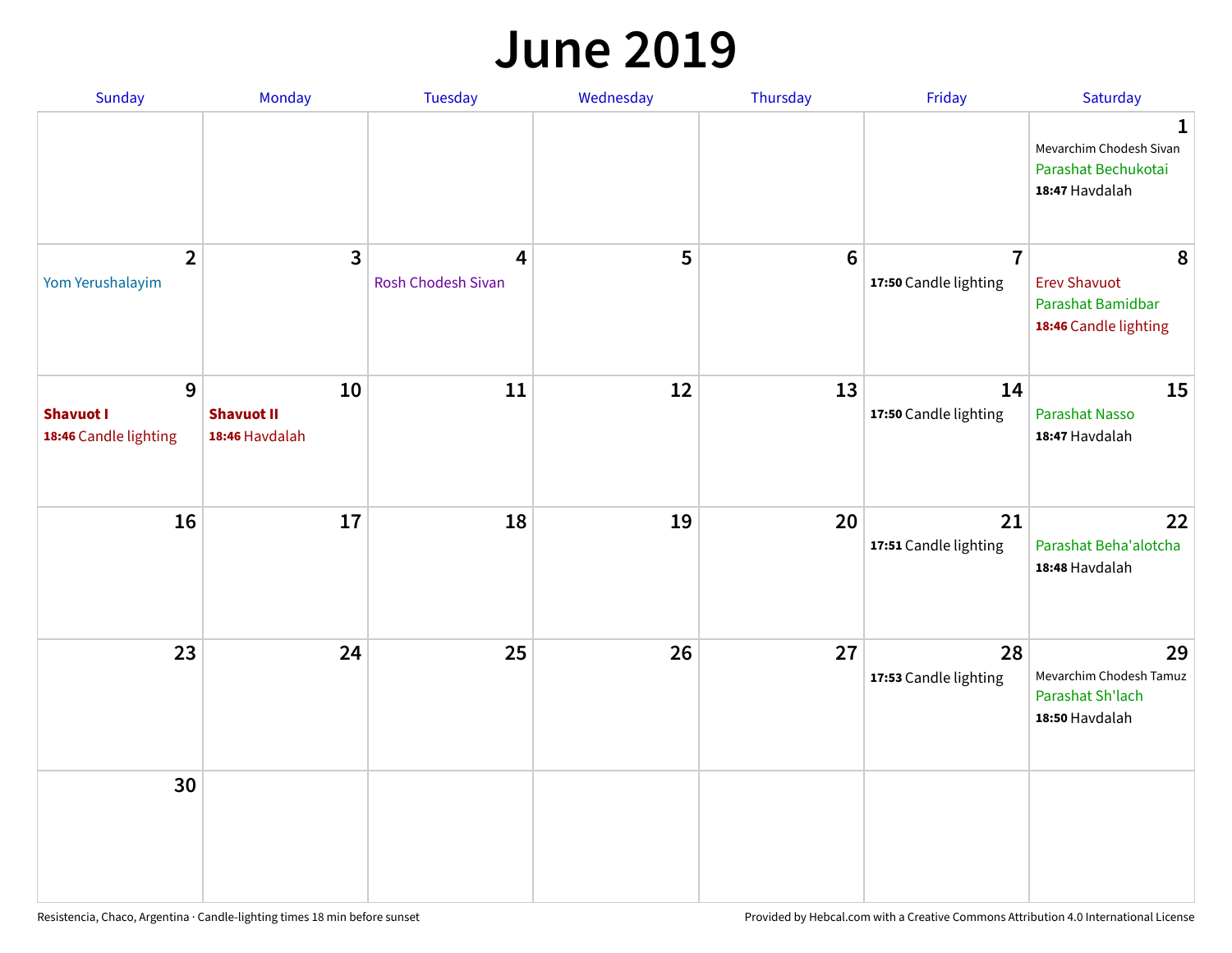# **July 2019**

| Sunday                                                           | Monday       | Tuesday        | Wednesday                                     | Thursday                | Friday                      | Saturday                                                                |
|------------------------------------------------------------------|--------------|----------------|-----------------------------------------------|-------------------------|-----------------------------|-------------------------------------------------------------------------|
|                                                                  | $\mathbf{1}$ | $\overline{2}$ | $\overline{\mathbf{3}}$<br>Rosh Chodesh Tamuz | 4<br>Rosh Chodesh Tamuz | 5<br>17:56 Candle lighting  | $6\phantom{1}6$<br>Parashat Korach<br>18:52 Havdalah                    |
| $\overline{\mathbf{7}}$                                          | 8            | 9              | 10                                            | 11                      | 12<br>17:59 Candle lighting | 13<br><b>Parashat Chukat</b><br>18:55 Havdalah                          |
| 14                                                               | 15           | 16             | 17                                            | 18                      | 19<br>18:02 Candle lighting | 20<br><b>Parashat Balak</b><br>18:58 Havdalah                           |
| 21<br>06:30 Fast begins<br><b>Tzom Tammuz</b><br>18:52 Fast ends | 22           | 23             | 24                                            | 25                      | 26<br>18:06 Candle lighting | 27<br>Mevarchim Chodesh Av<br><b>Parashat Pinchas</b><br>19:02 Havdalah |
| 28                                                               | 29           | 30             | 31                                            |                         |                             |                                                                         |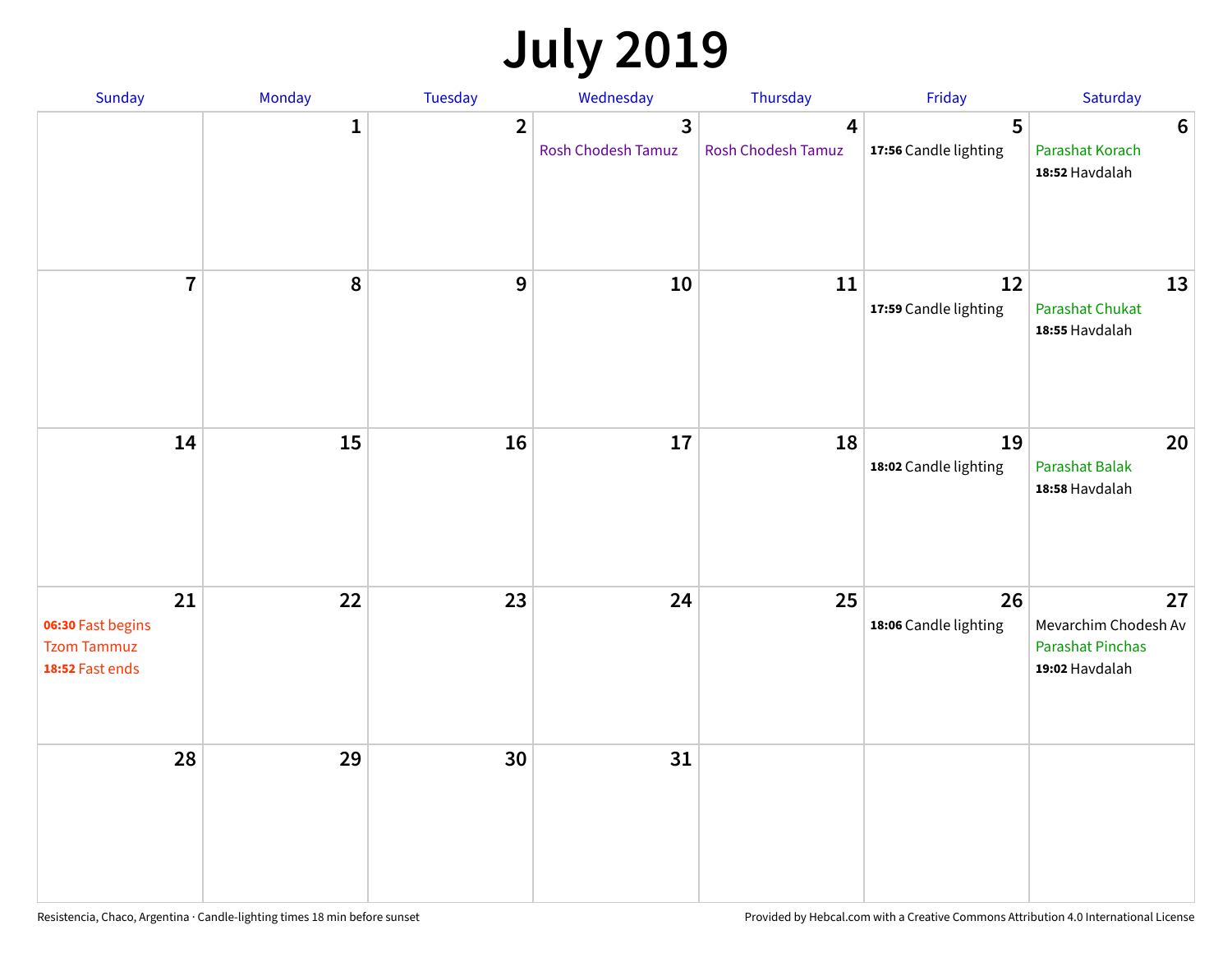# **August 2019**

| Sunday                                          | Monday | Tuesday         | Wednesday      | Thursday     | Friday                                                     | Saturday                                                                                                   |
|-------------------------------------------------|--------|-----------------|----------------|--------------|------------------------------------------------------------|------------------------------------------------------------------------------------------------------------|
|                                                 |        |                 |                | $\mathbf{1}$ | $\overline{2}$<br>Rosh Chodesh Av<br>18:10 Candle lighting | $\overline{3}$<br>Parashat Matot-Masei<br>19:05 Havdalah                                                   |
| $\overline{\mathbf{4}}$                         | 5      | $6\phantom{1}6$ | $\overline{7}$ | 8            | 9<br>18:13 Candle lighting                                 | 10<br><b>Shabbat Chazon</b><br>18:32 Fast begins<br>Erev Tish'a B'Av<br>Parashat Devarim<br>19:08 Havdalah |
| 11<br>Tish'a B'Av (observed)<br>19:02 Fast ends | 12     | 13              | 14             | 15           | 16<br>Tu B'Av<br>18:17 Candle lighting                     | 17<br><b>Shabbat Nachamu</b><br>Parashat Vaetchanan<br>19:11 Havdalah                                      |
| 18                                              | 19     | 20              | 21             | 22           | 23<br>18:20 Candle lighting                                | 24<br>Mevarchim Chodesh Elul<br><b>Parashat Eikev</b><br>19:14 Havdalah                                    |
| 25                                              | 26     | 27              | 28             | 29           | 30<br>18:23 Candle lighting                                | 31<br><b>Rosh Chodesh Elul</b><br>Parashat Re'eh<br>19:17 Havdalah                                         |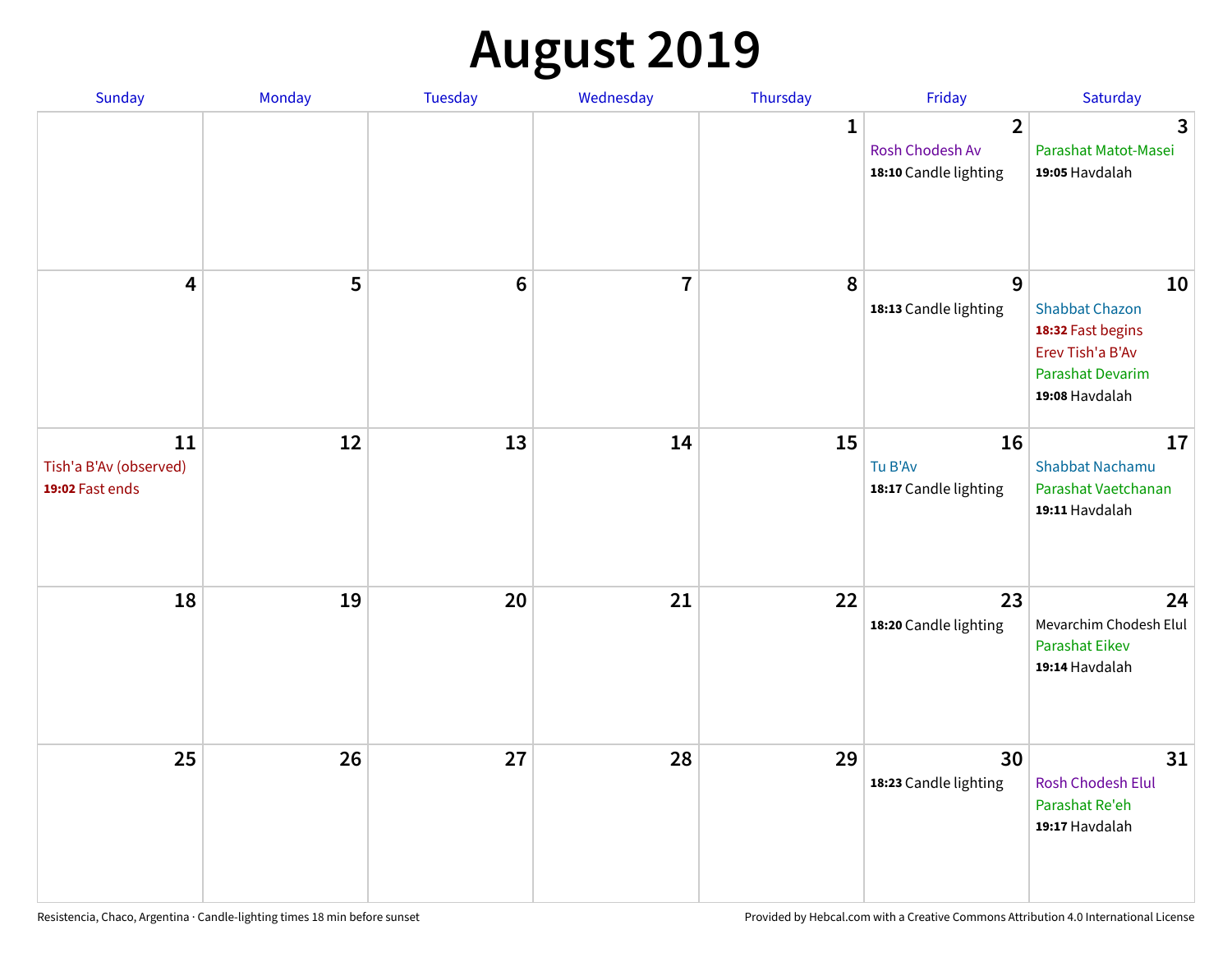## **September 2019**

| Sunday                                                      | Monday                                           | Tuesday | Wednesday | Thursday | Friday                                   | Saturday                                                             |
|-------------------------------------------------------------|--------------------------------------------------|---------|-----------|----------|------------------------------------------|----------------------------------------------------------------------|
| $\mathbf{1}$<br>Rosh Hashana LaBehemot<br>Rosh Chodesh Elul | $\overline{2}$                                   | 3       | 4         | 5        | $6\phantom{1}6$<br>18:26 Candle lighting | $\overline{\mathbf{7}}$<br><b>Parashat Shoftim</b><br>19:20 Havdalah |
| 8                                                           | 9                                                | 10      | 11        | 12       | 13<br>18:30 Candle lighting              | 14<br>Parashat Ki Teitzei<br>19:23 Havdalah                          |
| 15                                                          | 16                                               | 17      | 18        | 19       | 20<br>18:33 Candle lighting              | 21<br>Leil Selichot<br>Parashat Ki Tavo<br>19:26 Havdalah            |
| 22                                                          | 23                                               | 24      | 25        | 26       | 27<br>18:36 Candle lighting              | 28<br>Parashat Nitzavim<br>19:30 Havdalah                            |
| 29<br>Erev Rosh Hashana<br>18:37 Candle lighting            | 30<br>Rosh Hashana 5780<br>19:31 Candle lighting |         |           |          |                                          |                                                                      |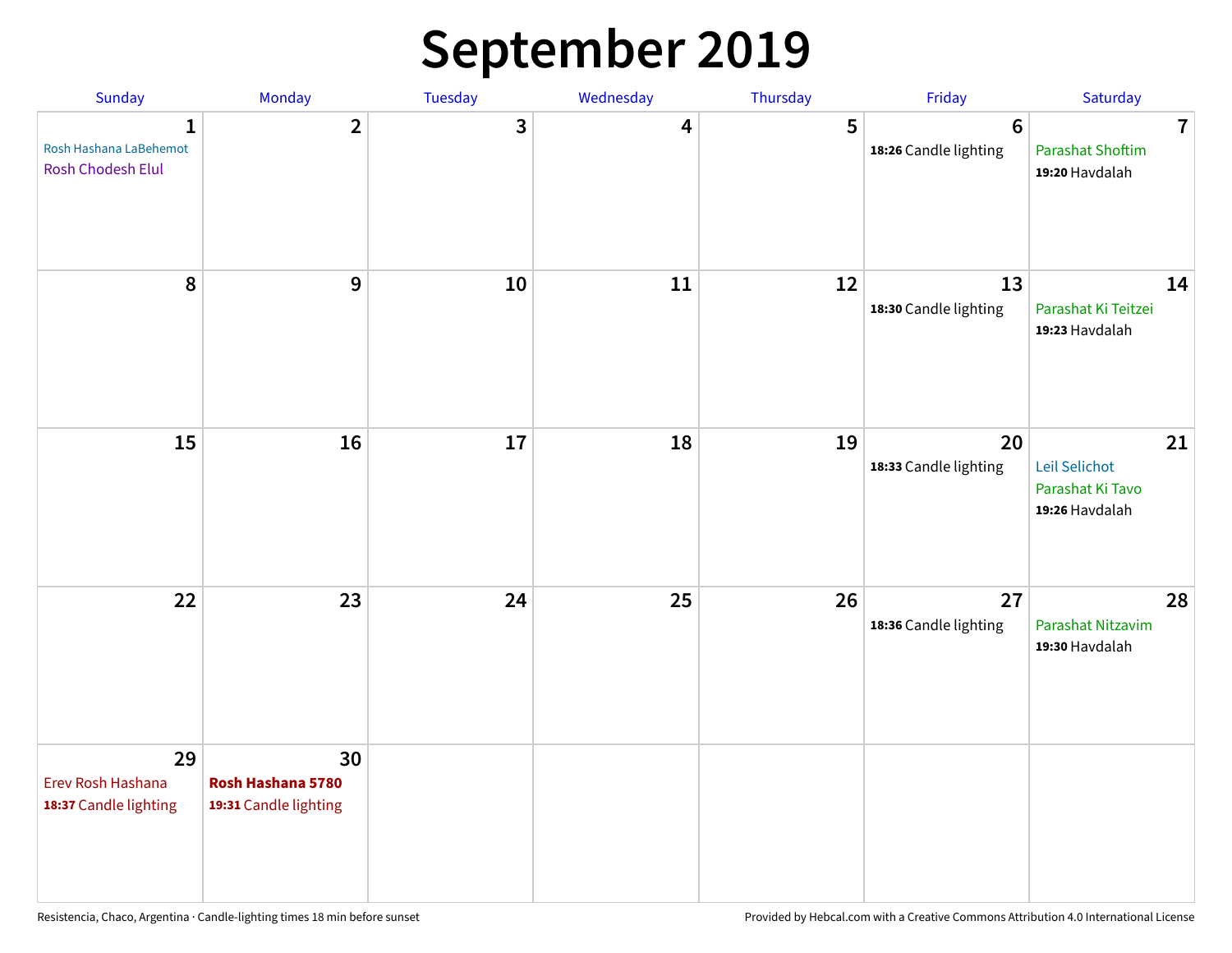## **October 2019**

| <b>Sunday</b>                                            | <b>Monday</b>                                        | <b>Tuesday</b>                                           | Wednesday                                                                      | Thursday               | Friday                                         | Saturday                                                                       |
|----------------------------------------------------------|------------------------------------------------------|----------------------------------------------------------|--------------------------------------------------------------------------------|------------------------|------------------------------------------------|--------------------------------------------------------------------------------|
|                                                          |                                                      | $\mathbf{1}$<br><b>Rosh Hashana II</b><br>19:31 Havdalah | $\overline{2}$<br>05:25 Fast begins<br><b>Tzom Gedaliah</b><br>19:25 Fast ends | 3                      | $\overline{4}$<br>18:39 Candle lighting        | 5<br><b>Shabbat Shuva</b><br>Parashat Vayeilech<br>19:33 Havdalah              |
| $6\phantom{1}$                                           | $\overline{7}$                                       | 8<br><b>Erev Yom Kippur</b><br>18:41 Candle lighting     | 9<br><b>Yom Kippur</b><br>19:35 Havdalah                                       | 10                     | 11<br>18:43 Candle lighting                    | 12<br>Parashat Ha'Azinu<br>19:37 Havdalah                                      |
| 13<br><b>Erev Sukkot</b><br>18:44 Candle lighting        | 14<br>Sukkot I<br>19:38 Candle lighting              | 15<br><b>Sukkot II</b><br>19:39 Havdalah                 | 16<br>Sukkot III (CH"M)                                                        | 17<br>Sukkot IV (CH"M) | 18<br>Sukkot V (CH"M)<br>18:47 Candle lighting | 19<br>Sukkot VI (CH"M)<br>19:42 Havdalah                                       |
| 20<br>Sukkot VII (Hoshana Raba)<br>18:48 Candle lighting | 21<br><b>Shmini Atzeret</b><br>19:43 Candle lighting | 22<br><b>Simchat Torah</b><br>19:44 Havdalah             | 23                                                                             | 24                     | 25<br>18:51 Candle lighting                    | 26<br>Mevarchim Chodesh Cheshvan<br><b>Parashat Bereshit</b><br>19:46 Havdalah |
| 27                                                       | 28                                                   | 29<br>Rosh Chodesh Cheshvan                              | 30<br>Rosh Chodesh Cheshvan                                                    | 31                     |                                                |                                                                                |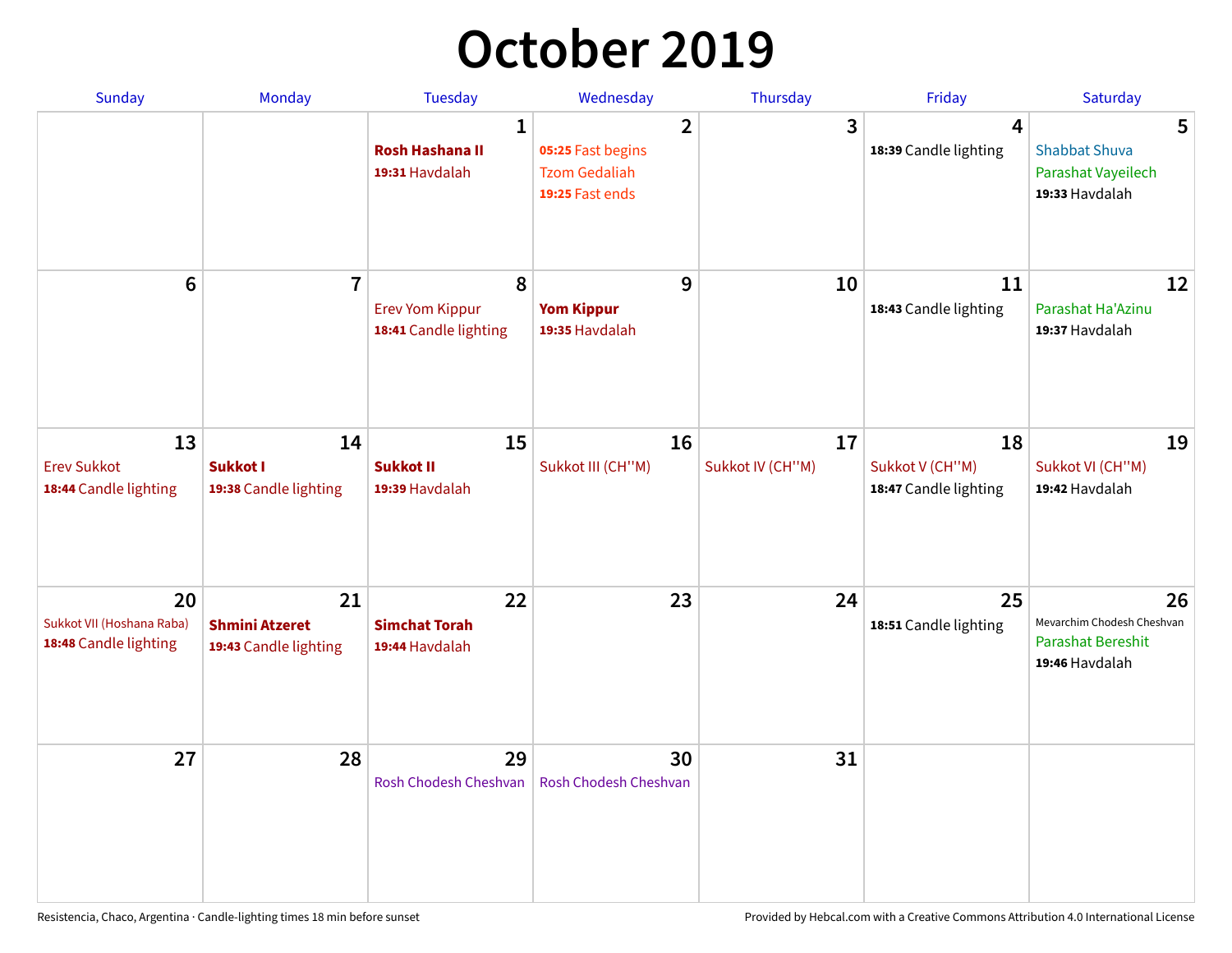#### **November 2019**

| Sunday | Monday                  | Tuesday                             | Wednesday  | Thursday                  | Friday                                                    | Saturday                                                                 |
|--------|-------------------------|-------------------------------------|------------|---------------------------|-----------------------------------------------------------|--------------------------------------------------------------------------|
|        |                         |                                     |            |                           | 1<br>18:56 Candle lighting                                | $\overline{2}$<br><b>Parashat Noach</b><br>19:52 Havdalah                |
| 3      | $\overline{\mathbf{4}}$ | 5<br>Yom HaAliyah School Observance | $\bf 6$    | $\overline{7}$            | 8<br>19:01 Candle lighting                                | 9<br>Parashat Lech-Lecha<br>19:58 Havdalah                               |
| 10     | $11\,$                  | 12                                  | 13         | 14                        | 15<br>19:06 Candle lighting                               | 16<br>Parashat Vayera<br>20:03 Havdalah                                  |
| 17     | 18                      | 19                                  | 20         | 21                        | 22<br>19:12 Candle lighting                               | 23<br>Mevarchim Chodesh Kislev<br>Parashat Chayei Sara<br>20:10 Havdalah |
| 24     | 25                      | 26                                  | 27<br>Sigd | 28<br>Rosh Chodesh Kislev | 29<br><b>Rosh Chodesh Kislev</b><br>19:17 Candle lighting | 30<br><b>Parashat Toldot</b><br>20:16 Havdalah                           |